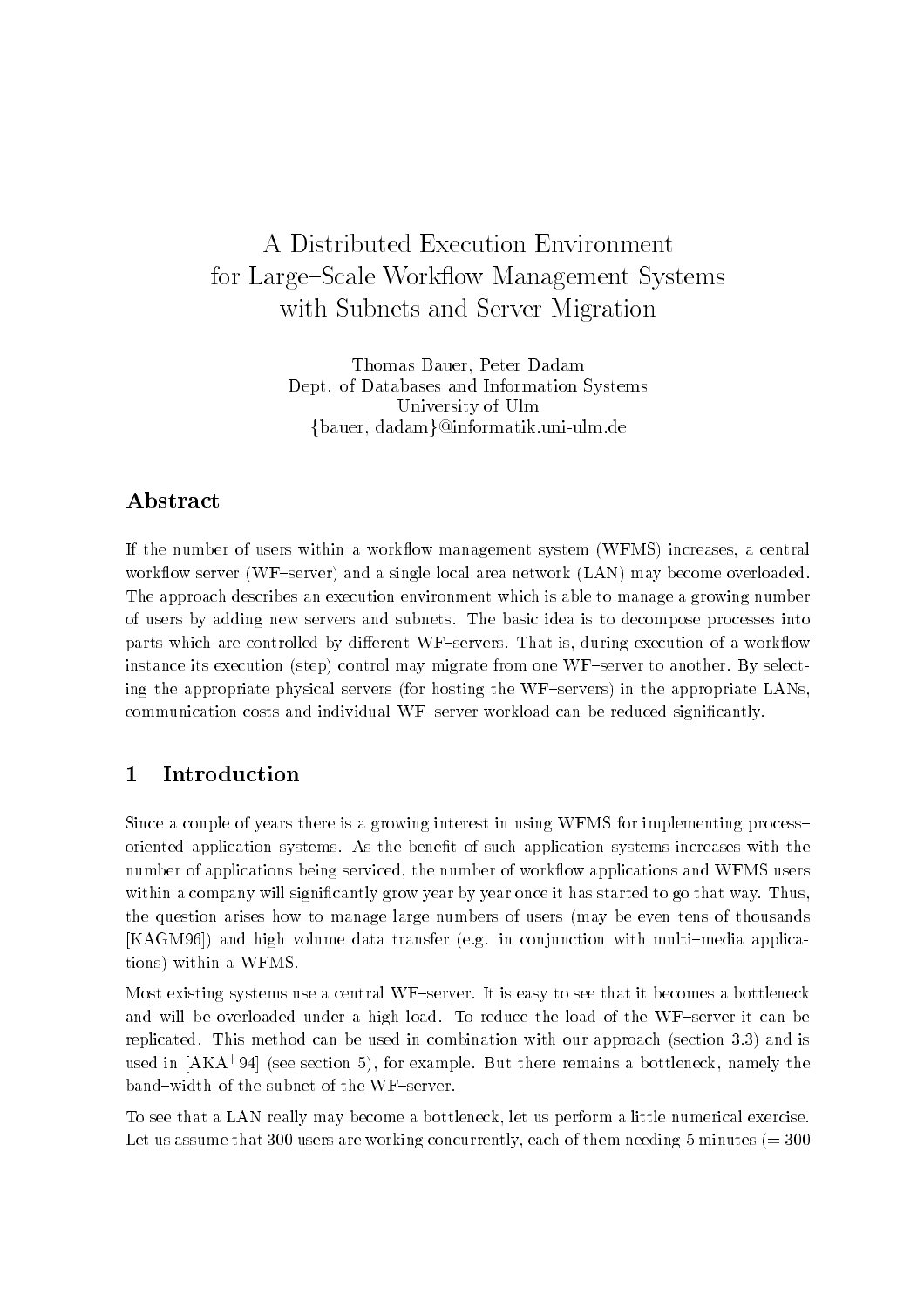seconds in the average to perform one work-ow step This means that in the average one step is executed per second. Let us further assume, that in the average  $10\%$  of all users have the appropriate role to execute a certain step. That is, this step should appear in the worklist of these users. Assuming a packet size of 100 byte, we will need approx. 4 packets for transmitting the worklist entries and respective acknowledgements, in total  $30 \cdot 4 \cdot 100$  byte  $=$ 12 KB per second. If we further assume that the selection and execution of one step requires the transmission of  $300$  KB of input data and produces the same amout as output, then  $12$  $KB + 600 KB = 612 KB = 4.9$  megabits of pure data per second have to be transferred in the average. Taking all the additional overhead into account this would already lead to an overload for a simple Ethernet-based LAN. In general, due to the potentially large number of individual messages, even very expensive high-speed LANs may become overloaded for a larger number of users

Our approach to solve this problem is to distribute the load by using several subnets. Not every decomposition of a single LAN into subnets leads to the desired result, however. In  $\alpha$  for example three subnets are used Because all WFservers are in LAN  $\alpha$ subnet is burdened with the full communication load. The existence of the other subnets  $(LAN 2 and LAN 3)$  does not lead to any load reduction for  $LAN 1$ . The same problem appears if we assume that in gure b WFserver S- has all of its clients in subnet LAN and WF-server  $S_3$  has all its clients in subnet LAN 1. In this case both, LAN 1 and LAN 3 have to take the full communication load as if they were in a single LAN. On the other hand, if in the scenario illustrated in  $\mu$ LAN 2, and  $S_3$  in LAN 3, then all communication can take place locally within the individual subnet In this case we achieve a signi cant decrease in communication load per subnet



**Figure I** Difficulte of Hetworks (D. W.F. Scrver, O.C. Chemi, O.W. gateway (Touter), DD. Gatabase, external data source

These examples show that the introduction of subnets can help to reduce the communication load per subnet, but it also shows that the WF-servers and clients must be in the "right" subnet to achieve the desired load reduction. As we will see later, it will not be sufficient to consider work-ows as a whole each of it being controlled by a single WFserver but that we have even to split work-ows into parts each of it being controlled by another WFserver to nd satisfying solutions The development of criteria for good and bad distributions for splitting work-ows into parts as well as the presentation of a corresponding design method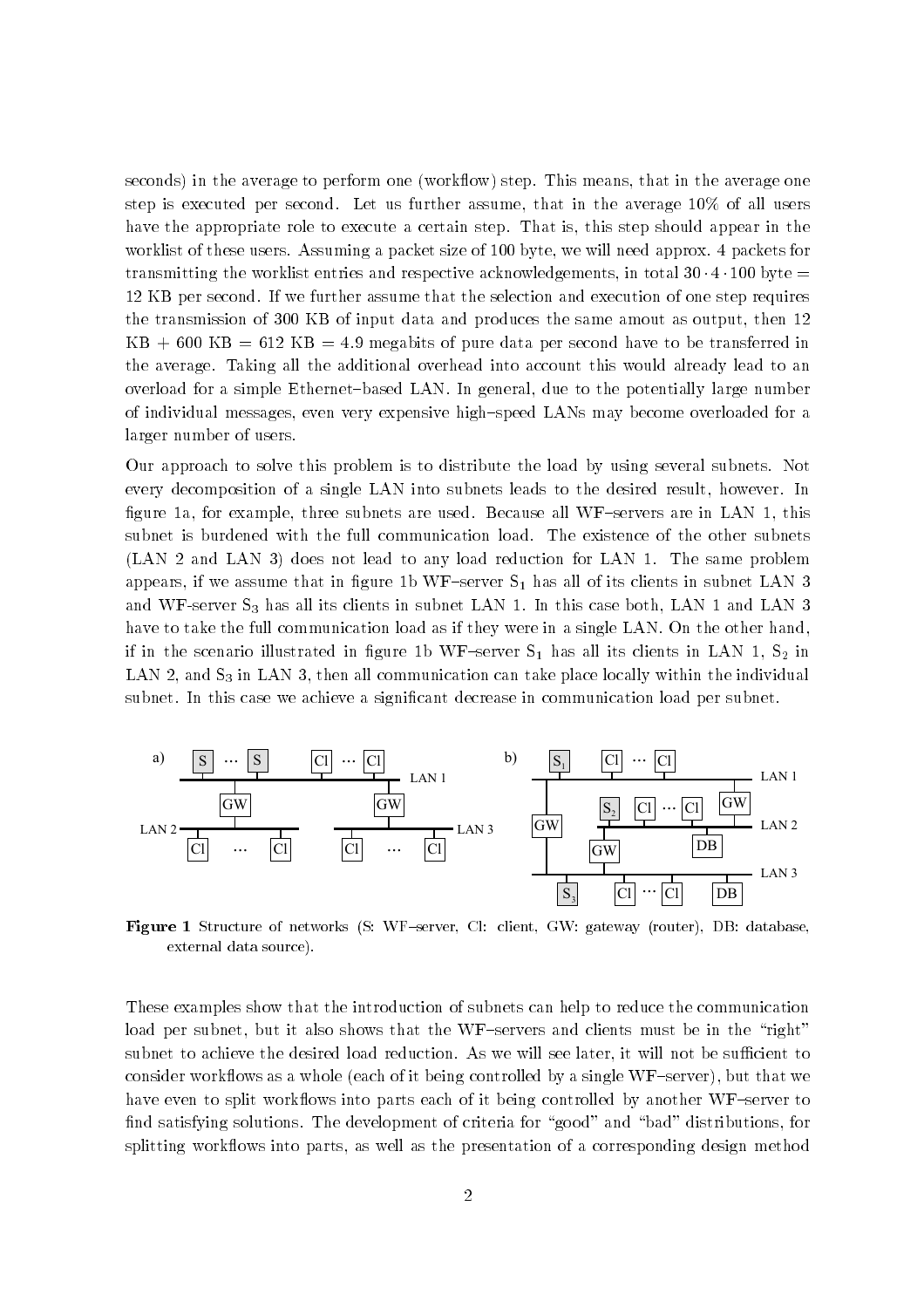for WF networks are the main issues of this paper

The remainder of the paper is organized as follows: In section 2 the optimization problem and in section 3 the problem solution are described. Section 4 analyzes the efficiency of our approach especially the creation of subnets and decomposition of work-ows Section discusses related approaches and section 6 concludes with a summary and an outlook.

# 2 Problem Description

The optimization problem can be sketched as follows: Given a set of processes consisting of several steps indication of the distribution of processes to WFservers that the communication loads that the co in the subnets is minimized under the restriction that no subnet, WF-server, and gateway is overloaded. Until further notice we assume that the users (clients) can be distributed to the subnets in any way. Restrictions are discussed in section 3.2.2.

The communication costs for each WF-step are caused by:

- $\bullet$  step offering  $(SO_k)^+$ : the transmission of the information about the step to all users resp. clients with an appropriate role and their acknowledgement,
- $\bullet$  step selection (SS<sub>k</sub>): the transmission of the information to the server that a certain user has selected the step and the transmission of the the input parameters for this step to the corresponding client
- $\bullet$  worklist refresh (W $R_k$ ): sending a delete-message for that step to the other clients to bring their worklists up-to-date and transmitting their acknowledgements,
- $\bullet$  result transfer ( $KL_k$ ): the transmission of the output parameters of an activity to the server and transmitting its acknowledgement
- $\bullet$  migration costs ( $M I_m$ ): transmitting (transfering) workflow control information from one server to another (see section  $4.2$  for details)

In our approach, the unit of distribution are not complete processes but single steps. This makes sense, because the sum of the communication costs is smallest if all steps are allocated at the optimal WF-server (and not only the process as a whole). Therefore it may become necessary to decompose a process into parts which are managed by different WF-servers as illustrated in  $\mathcal{L}$  is during execution and process respectively. The process respectively in  $\mathcal{L}$ from one WF-server to another. If this happens, all data of this process instance is copied to the subsequent WF-server and deleted at the previous one (see section  $4.2$  for further details).

For estimating the load of each component we make two simplifying assumptions at the moment Firstly the executions of steps takes place equally distributed during time period  $T$ . Secondly, each user with an appropriate role has the same probability (independent of its subnet) for selecting a step. Concerning the WF-model itself, we do not make any restricting assumptions. That is, the model may contain AND-branches, OR-branches, iterations etc.

 $SOR$  are the costs for maintaining the worklist of <u>one</u> user for step k.

 $\,$  - For a more sophisticated model see section 3.1.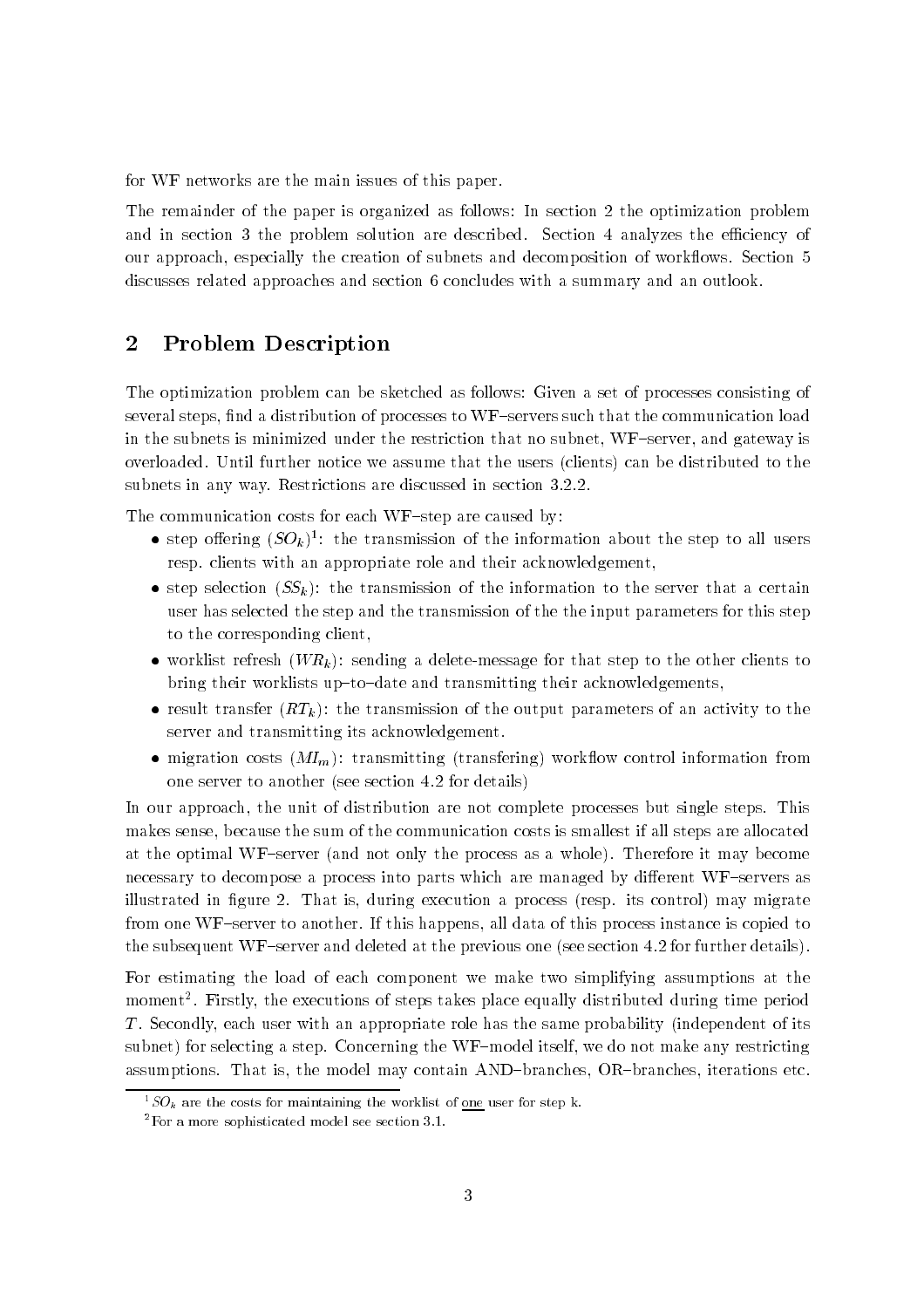

**Figure**  $\Delta$  The steps of the process are assigned with the WFservers A and B. The system decomposes the process in a part for  $WF$ -server A and one for  $WF$ -server B. At the points the control changes between the servers, migration steps are inserted.

We only assume resp. require, that  $E_k$ , the number of executions of step k during a time period  $T$ , can be estimated (e.g. based on statistical information).

Let  $u_k$  denote the number of appropriate users for step k. Thus the step appears in  $u_k$ worklists. Once one user has decided to execute the step, it has to be removed from  $u_k - 1$ worklists We now consider the average communication load resulting from the execution of step  $\kappa$ . At first we look at the load  $C_k^{\;\;\kappa}$  in the subnet where the WF–server  $(S_k)$  resides:  $C_k^{-k} = \frac{1}{T} \cdot (n)$  $u_k \cdot SO_k + SS_k + (u_k - 1) \cdot WR_k + RT_k$  $(F1)$ 

The load in the other subnets can be estimated as follows. In total we have  $u_k$  users which qualify to execute step  $\kappa$ . If  $u^{\star}_k$  of these users (chents) belong to another subnet  $x$  (which does not contain  $S_k$ ), the probability of step k to be executed in subnet x is  $\frac{u_k^2}{u_k}$ . If the step is executed in subnet x, the parameters have to be transmitted to that client  $(SS_k + RT_k)$ , but there is no need to refresh its worklist  $(-WR_k)$ . Thus the communication load for step k in subnet  $x$  can be approximated as follows:

$$
C_k^x = \frac{E_k}{T} \cdot \left( u_k^x \cdot (SO_k + WR_k) + \frac{u_k^x}{u_k} \cdot (SS_k + RT_k - WR_k) \right) \tag{F2}
$$

The total load which a process  $P$  creates in subnet  $N$  is the sum of the step execution load and the migration load for the migration steps  $m.$   $M I_m^+$  specifies the migration costs for step  $\hspace{-.07cm}$ m. They are zero, if the subnet  $N$  is not affected by this migration. Thus we get:  $C_P^N = \sum\limits_k C_k^N + 1$  $C^N_k + \sum\limits_{m } \frac{E_m}{T} \cdot M l$  $M1_m$  (F 3)

The total load of a subnet *N* is 
$$
C^N = \sum_P C_P^N
$$
. (F4)

The load of the WF-servers and gateways is calculated in a similar way.

<sup>&</sup>lt;sup>3</sup>The item can be removed from the worklist of the user that has selected this step without further communication-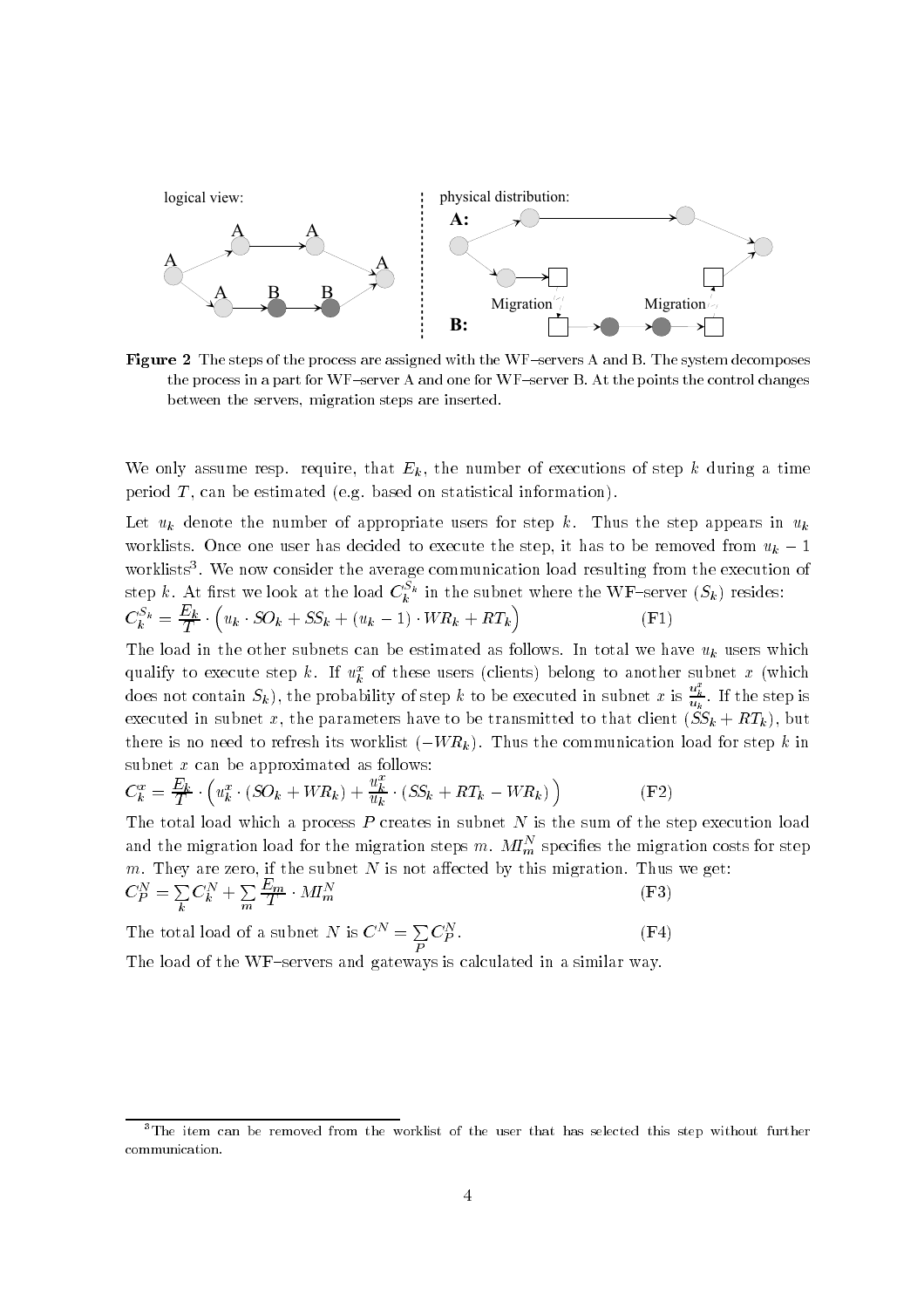# Derivation of Appropriate Network Topologies and Work flow Designs

### Basic Idea

To minimize communication costs the control of each step should be allocated in the subnet with the highest probability for executing this step. By doing so, the probability that all communication remains inside this subnet becomes very high. The probability for a certain step to be executed in a certain subnet can be approximated using the distribution of the users

We introduce a weight  $g_i^x$  ( $0 \leq g_i^x \leq 1$ ) for each user i and subnet x which corresponds to the probability that this user chooses a step The weight is used to describe the relative amount of time the user spends in working with the WFMS in this subnet. It is usually  $1$ , but can be smaller if the users has only a part time job or if the user works in several subnets for example

The weights are used for calculating the probability that a step is executed in a certain subnet In a WFMS only users owning one of the roles of a certain step are allowed to execute this step and the step appeares only in their worklists In our model the subnet of each user is known. With this information it is possible to calculate for each step how many "full" users exist in each subnet by computing the sum of the weights of the appropriate users for step  $k$ :  $u_k^x = \sum g_i^x$ .

#### -Design of Processes

So far we have explained the problem and the characteristics of good solutions In this section we show how such good distributions can be achieved The problem can be solved by using a closed mathematical optimization approach similar to some of the solutions proposed in distributed database for iniding an optimal distribution of fragment relations  $\mu$ iffrit, OV91, Dad
Taking this approach one can nd a optimal solution in principle The WF designer however has to speci y a lot of rather uncertain parameter and constraint values which makes this approach rather expensive and thus unattractive. (And the practical value of the computed result is questionable, too.)

We, therefore, are in favour of an interactive and iterative approach. It starts modeling an  $(inital)$  distribution of users and WF-servers, and by analyzing the resulting load iteratively and interactively improving the modeling until an acceptable solution is found

#### Modeling and Analysis

In our approach, a WF design iterates through the following steps:

1. The WF designer is modelling the processes like in a central WFMS (describing organization data processes characteristics characteristics controlled by the controller of the controller of the c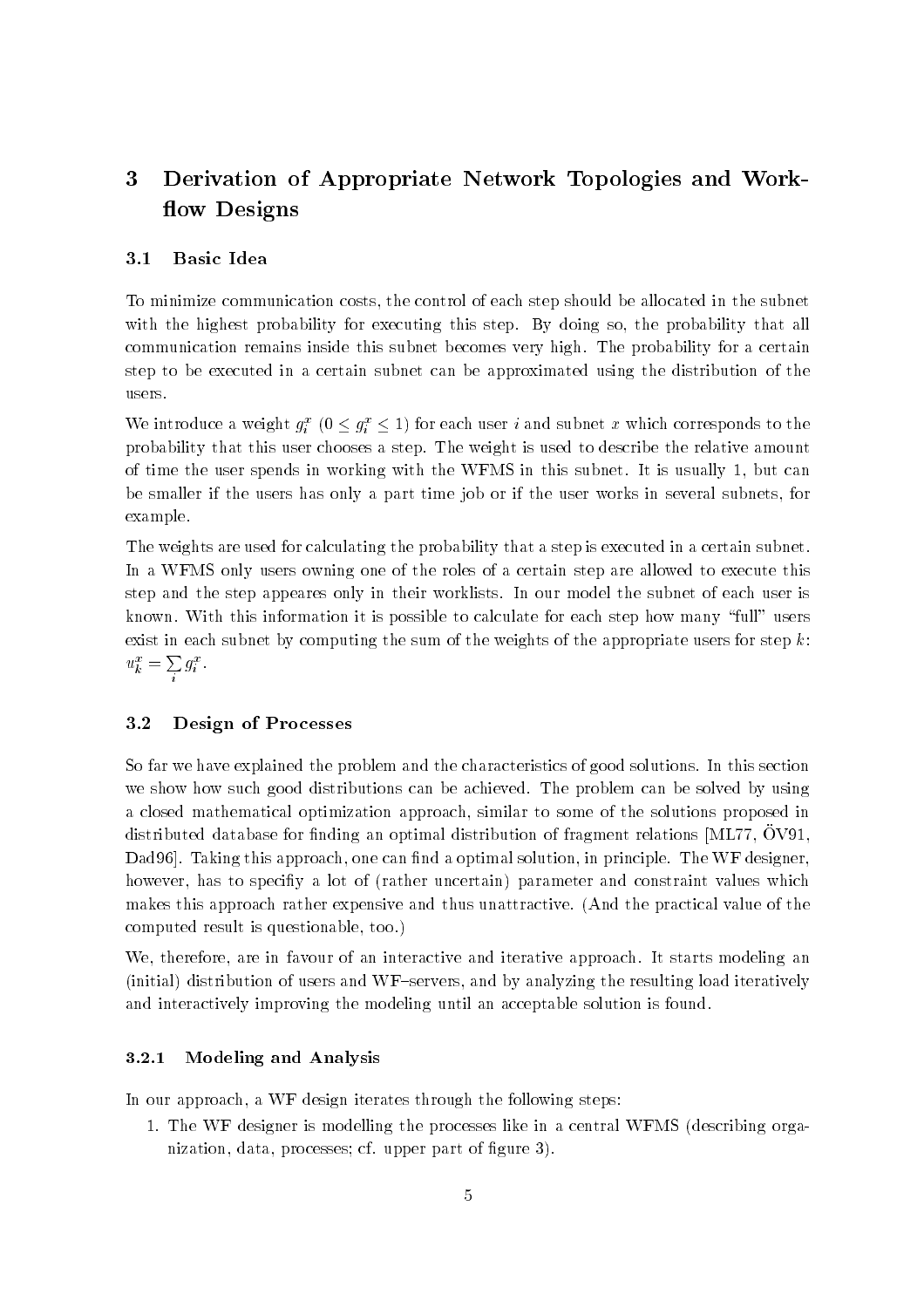- 2. The WF design system proposes an initial distribution of users and WF-servers.
- 3. The WF design system computes the resulting load for each component (subnet,  $WF$ server, gateway, ...) using the model and additional statistical information.
- If the load of all component is within the target range the design is completed and sent to the affected WF-servers.
- If a component is overloaded the model is modi ed by the WF designer using the outcome of the user distribution analysis (see "Assigning Users to Subnets") and by computing (assisted by the system) the consequences of decomposing processes (see "Distribution of Step Control"). The design process is continued at step 3.

Note, that this analysis is completely done at build time. That is, it does not disturb running processes. After WF design has been completed, the process execution model is generated, it is decomposed into parts and complemented with migration steps (if a decomposition had been selected by the WF designer), and transmitted to the affected WF-servers.



**Figure 3** Informing of processes (only partially drawn).

### Algorithms

The WF design system proposes (initial) distributions of users and step control. The underlying analyses and algortihms are explained in the following

### Assigning Users to Subnets

The following algorithm assumes that the processes as well as the users and their roles are known. It computes "clusters" of users who can perform the same (or a similar) collection of steps. These clusters are candidates for building respective subnets. The algorithm implicitly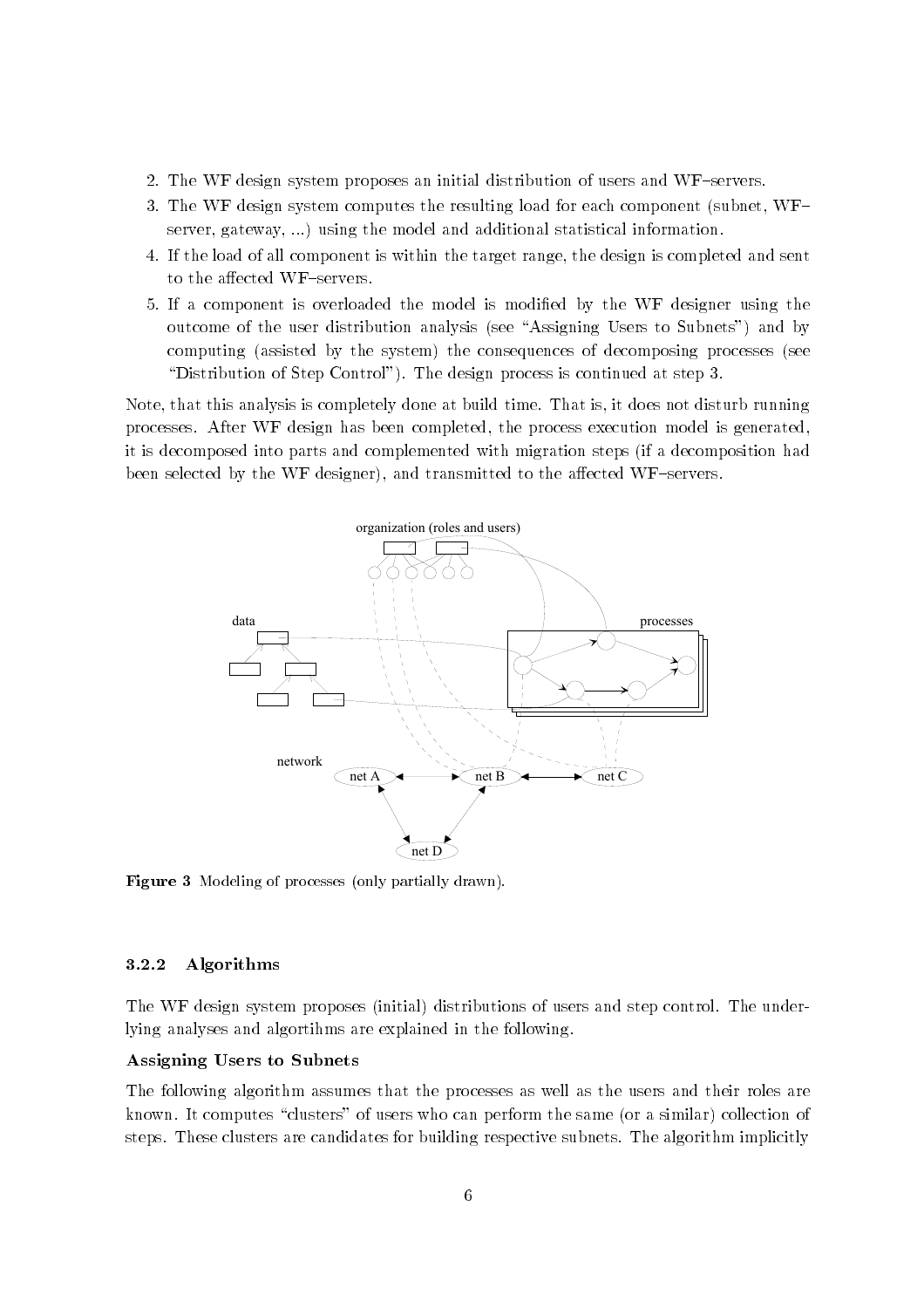assumes that one starts from scratch, that is users are not yet assigned to subnets (see "Applicability" for further comments).

The problem is similar to the distribution of attributes at vertical partitioning in distributed database systems. For this reason the following algorithm is adopted from this research area [NCWD84, NR89]. First we sketch the algorithm then we explain its meaning and the meaning of the symbols used

- 1. create the user step matrix  $use'_{ki}$
- 2. standardize use<sub>ki</sub> to use<sub>ki</sub>
- 3. compute the user affinity matrix  $aff_{ij}$  using  $use_{ki}$
- $\overline{4}$ .  $\mathbf{u}_i$
- 5. while (there is a cluster that is too large) decompose that cluster
- 6. assign the clusters to the subnets (more than one cluster per subnet is allowed)
- 7. change (manually) the assignment of users to subnets if necessary (and possible)

The user step matrix  $use_{ki}$  contains the weights of the users  $(y_i)$  with respect to their ability of executing a certain step

|                                                                                                                     |  | e.g.                                      | $use'$ user |                                                 |                 |  |                         |
|---------------------------------------------------------------------------------------------------------------------|--|-------------------------------------------|-------------|-------------------------------------------------|-----------------|--|-------------------------|
| $use'_{ki} = \begin{cases} g_i & \text{if user } i \text{ can execute step } k \\ 0 & \text{otherwise} \end{cases}$ |  |                                           |             |                                                 | $1 \t2 \t3 \t4$ |  |                         |
|                                                                                                                     |  | step $1 \mid 1 \quad 0 \quad 0 \quad 0.5$ |             |                                                 |                 |  |                         |
|                                                                                                                     |  |                                           |             | $2 \begin{bmatrix} 0 & 1 & 1 & 0 \end{bmatrix}$ |                 |  |                         |
|                                                                                                                     |  |                                           |             |                                                 |                 |  | $\frac{1}{3}$ 0 1 1 0.5 |

Then this matrix becomes standardized so that it contains the probability that a user will execute a certain step. The divisor of the fraction will be unequal to 0, because  $\forall j : use'_{kj} = 0$ would mean that no user is allowed to execute this step

$$
use_{ki} = \frac{use'_{ki}}{\sum_{j} use'_{kj}}
$$
  

$$
use
$$
  

$$
step 1
$$
  

$$
2/3
$$
  

$$
2
$$
  

$$
0
$$
  

$$
1/2
$$
  

$$
3
$$
  

$$
1/3
$$
  

$$
2/3
$$
  

$$
0
$$
  

$$
0
$$
  

$$
1/3
$$
  

$$
2/5
$$
  

$$
2/5
$$
  

$$
1/5
$$

Now the user affinity matrix can be created. It contains the degree of the connection between users If a cluster of users has high values in this matrix they have common steps and should be in the same subnet. Such clusters of users can be found with the algoritms described in [NCWD84] and (with a better complexity) in [NR89].

| $aff_{ij} = \sum use_{ki} \cdot use_{kj} \cdot E_k$ | aff |                | $\sim$ 2 | - 3-                |              |
|-----------------------------------------------------|-----|----------------|----------|---------------------|--------------|
|                                                     |     | 44.44 0        |          |                     | $0 \t 22.22$ |
| Frequency of step $k$ :                             |     | $\overline{0}$ |          | $16.6$ $16.6$ $0.8$ |              |
| $k \mid 1 \mid 2 \mid 3$                            |     |                |          | $16.6$ $16.6$ $0.8$ |              |
| $E_{\bm{k}}$<br>$100\,$<br>60<br>- 10               |     | 22.22          | 0.8      |                     | $0.8$ 11.51  |

In this example one cluster would consist of the users 1 and 4 and another of the users 2 and 3. Each of these clusters could be allocated in one subnet of their own. The algorithm

There is no upper index for  $q$  because until now no subnet is assigned to this user.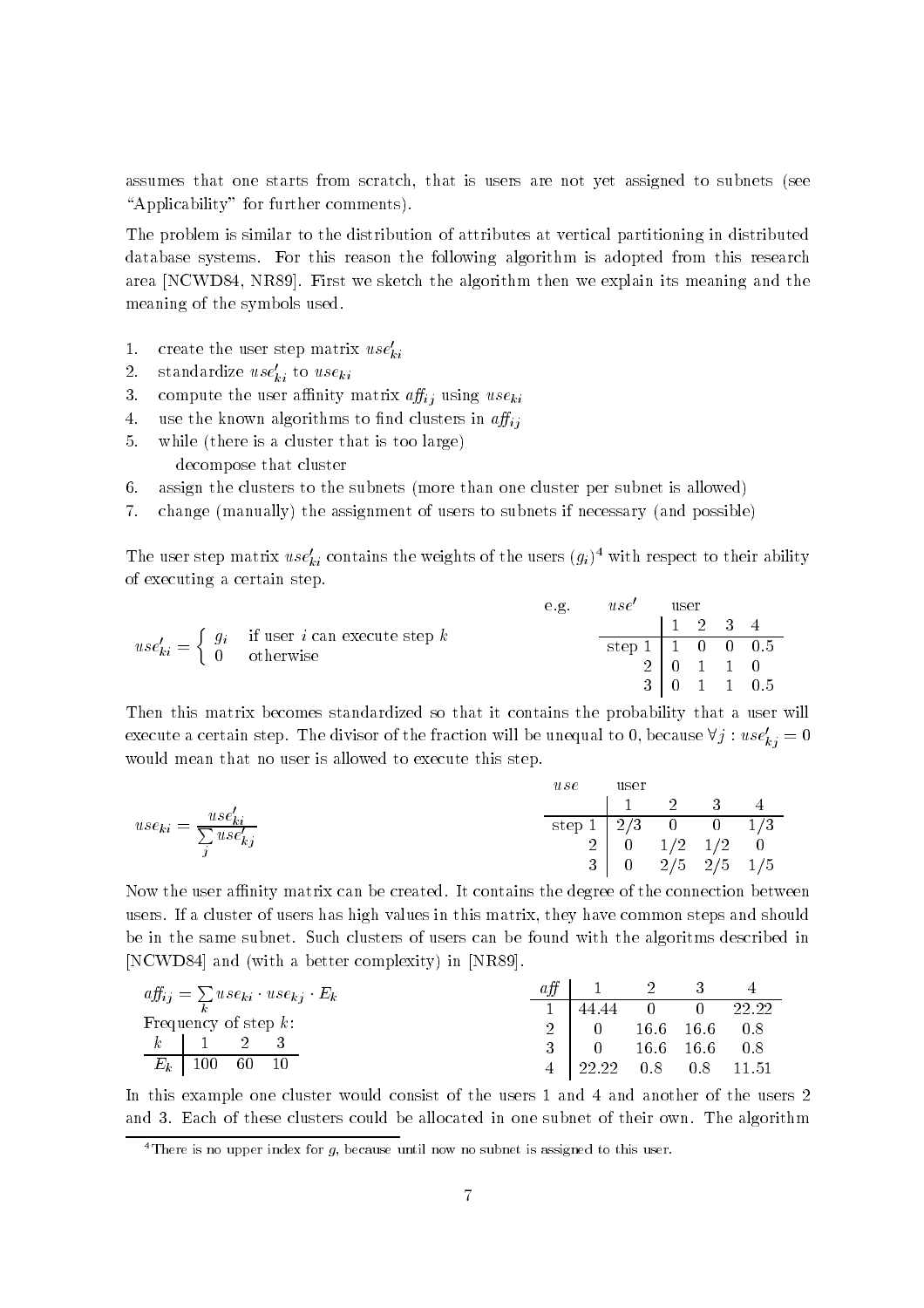does not take into account the "quality" of the clusters. That is, clusters may be suggested which are too large and thus would lead to a high load in the respective subnet. In such cases clusters have to be decomposed manually into appropriate parts (subnets) to achieve the desired result. If there are more clusters than subnets, several small clusters must be assigned to one subnet, and if the physical location of a user prevents him from being in the proposed cluster, it has to be assigned to another cluster.

### Applicability

This simple algorithm presented here, assumes that the WF design is starting from scratch, that is users are not yet assigned to subnets. But even if it is used in an existing WFMS environment where users are already assigned to subnets, the results can give valuable suggestions for improvements concerning the choice of WF servers and the decomposition of processes

### Distribution of the Step Control

ows are already mentioned above work-to work-to work-granularity of the granularity of the granularity of the g single steps instead of complete work-ows The calculation of the optimal distribution of the step control would have exponential complexity because every step can be controlled by each WFserver Our greedy algorithm discussed below will not always nd the optimal solution but it will deliver a good result for the common cases and has polynomal complexity

The idea is to select at  $r$  to select at  $r$  the optimal subnet for every step without considering the mixture gration costs Then for each single step in a subnet it is checked if it is cheaper to save the migration costs  $(M_{I_m})$  and to assign the step to the WF-server of the step before or after the current one, with higher costs for step execution  $(SS_k, RT_k)$  and worklist maintenance  $(SO_k, WR_k)$ . This is also done for all groups of 2, 3,... steps controlled by one and the same  $WF$ -server. The algorithm can be sketched as follows:

for each step: assign the WF-server of the subnet with the most appropriate users

for  $i = 1, 2, ...$ 

for each group with i steps in one subnet

check if it is cheaper to control the step by the WF-server before or after the current one if yes: assign the step(s) to that WF-server

#### -Refinements

Our method achieves scalability by distributing the steps of the processes among the WF servers If there is only one relevant process with only one step however it is not possible to distribute anything, because one step can only be controlled by one  $WF$ -server. Even though this is not a typical scenario for a WFMS, there are several solutions (besides using future hardware and/or futur networks):

One solution consists of splitting the process into several processes If a process has to serve customers on the customers with the customers with names with names  $\sim$  . The customers  $\sim$   $\sim$   $\sim$ to another process P P- and P can then be controlled by dierent WFservers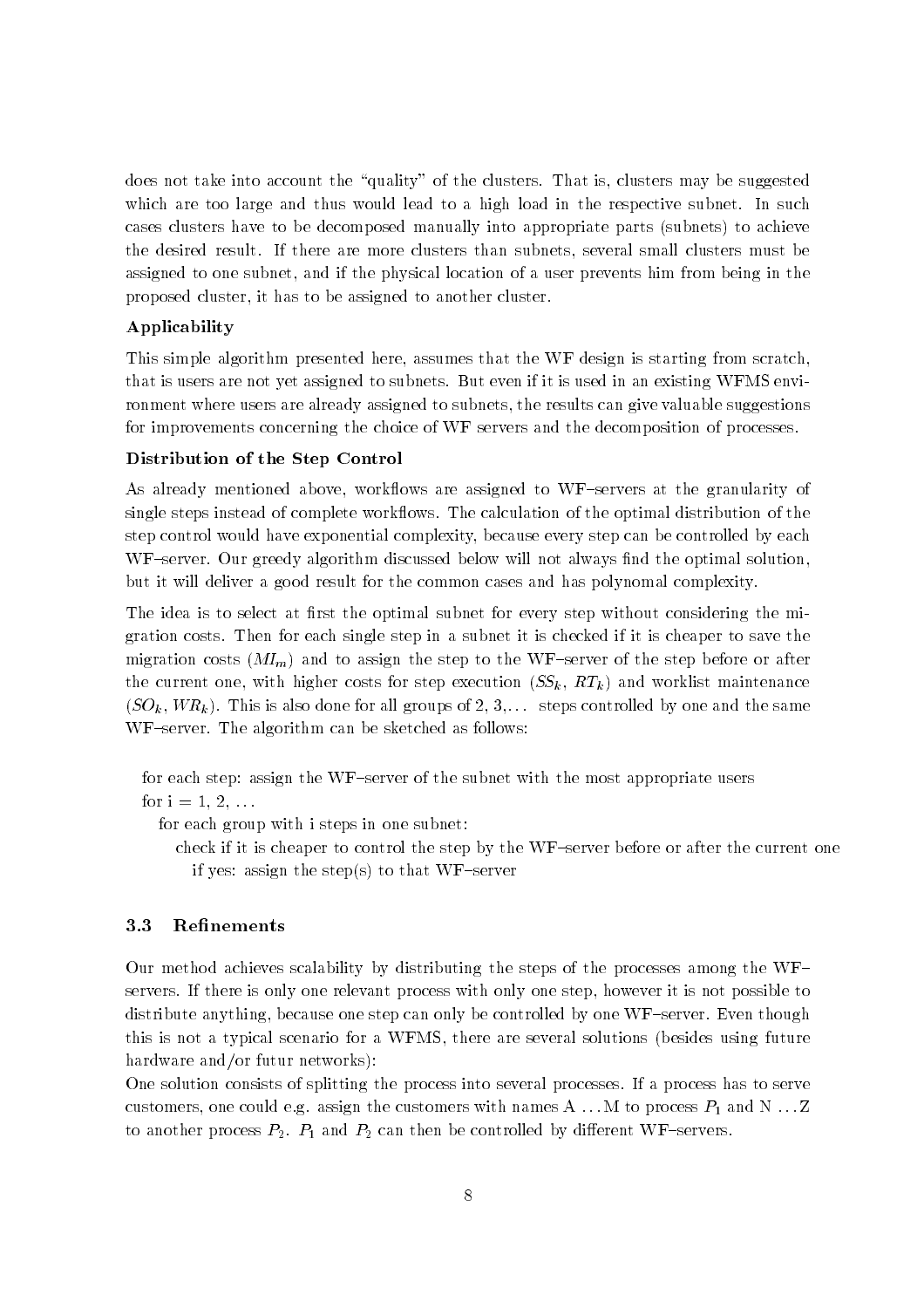Another solution is to extend our approach with WF-server replication. Instead of one  $WF$ server for each step, several are used in different subnets. Only one of them can be in the optimal subnet, however, the others have to be in less suitable subnets. But even in this case the load can be reduced (see section  $4.1$ ), if it is distributed equally among the WF-servers. This is possible e.g. by randomly choosing one of these servers for starting or migrating the processes

The external data sources shown in gure are a performancecritical aspect too They also can become a bottleneck Therefore they have to be taken into account during the analysis For this purpose the amount of communication with them has to be estimated for each step It can be reasonable (where applicable), to use several (independent) databases in order to keep communication local to a subnet as often as possible

## 4 Efficiency Analysis

In the subsequent two sections we will analyze the communication costs in different scenarios. At rst we consider the case that processes are not decomposed ie no process migration takes place. This means that, all steps of a process are controlled by one and the same WF-server. Subsequently we will analyze scenarios with process migration.

#### ---Using Multiple Servers without Process Migration

In the following, we analyze the communication traffic in the subnets which is caused by the maintenance of worklists  $(SO_k, WR_k)$  and the transfer of parameter data  $(SS_k, RT_k)$ . We assume that the processes do not migrate (i.e. they are controlled by one WF-server from their beginning until their termination) which approximates also the case that migration costs are small compared with the step execution costs

In the sequel, we analyse three interesting cases. Some related cases are mentioned, others can be easily derived in the same way

**Case 1:** All clients are located in the subnet of the corresponding  $WF$ -server.

Case 2: The majority of the clients is located in the "right" subnet.

Case 3: The majority of the clients is located in the "wrong" subnet.

For each of these cases we compare two scenarios In the rst scenario we have only one subnet with one central WF-server. In the other scenario we have two subnets, each with a WF-server, connected by a gateway. This is a scenario<sup>5</sup> as described in section 1. For reasons of simplicity we consider only two subnets but the results would be the same for any number of subnets

To simplify our analysis we ignore the weights for a moment and assume that every client having the appropriate role has the same probability for executing the step. Since the data exchanged with each client has the same volume (because  $SO_k, SS_k, WR_k, RT_k$  are equal for

 $5$ The load in the subnets would also be the same, if there is more than one WF-server in each subnet.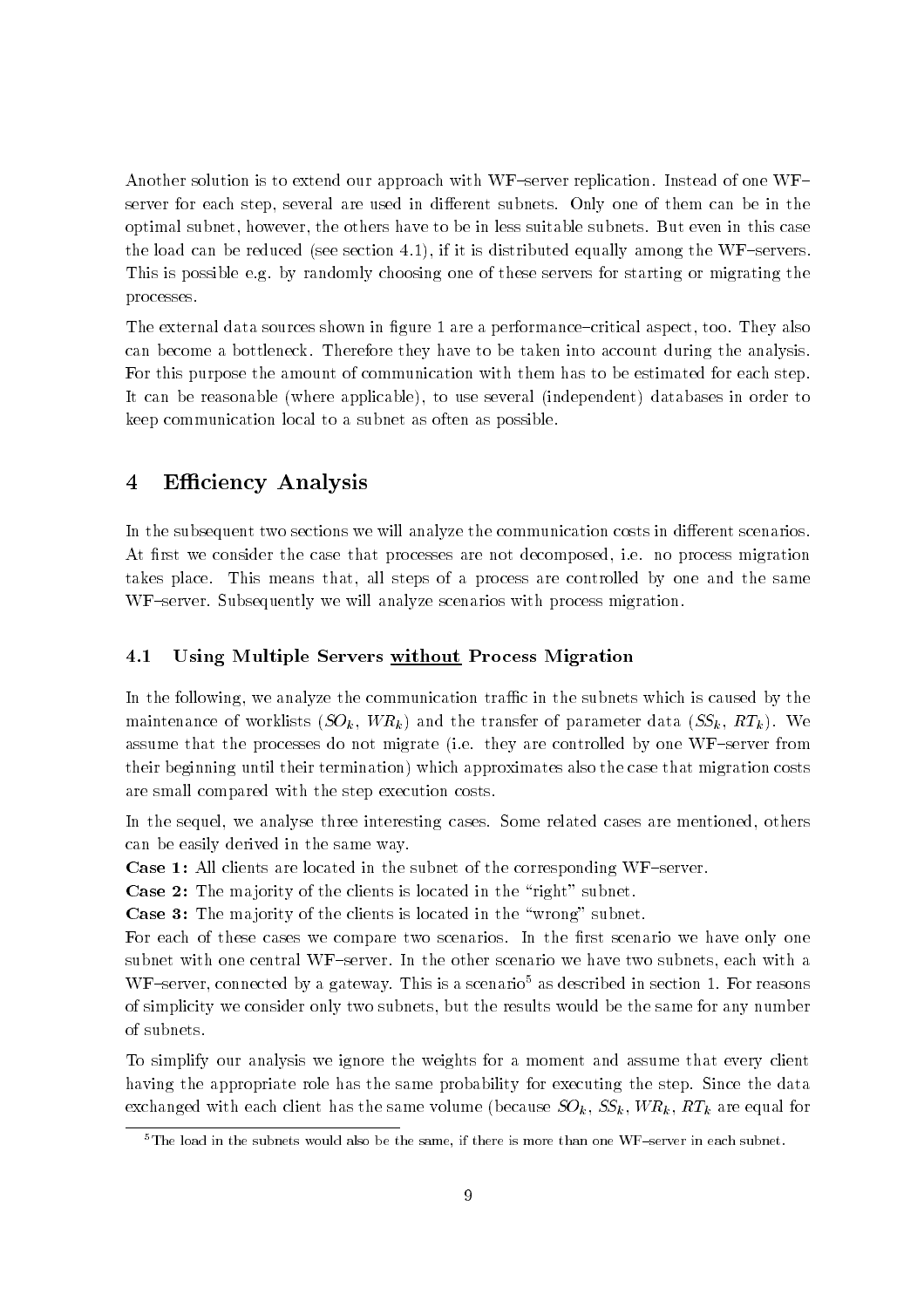all users), there is no need for counting messages or data packets. To compare the load in the different subnets, it is sufficient to count how many clients are involved in the execution of how many steps for a given set of processes. Figure 4-1a illustrates the case where two processes, each involving two clients (discriminated by solid and dotted lines), are executed by one server. In this case we count 4 "connections" in this subnet in total. Opposed to that, the servers each executing one process are used in this case we have we have  $\alpha$  in the  $\beta$ "connections" in each subnet.

To simplify the comparison, we assume that the total number of processes to be served is equally distributed among the servers. This leads to equal loads for all WF-servers and subnets and it becomes possible to compare the subnet load in the two scenarios

Case 1: Each client is located in the same subnet as the WF-server of the corresponding steps. In this case the gateway need not to be used and  $-$  as each WF-server serves  $50\%$  of the processes – the communication in each subnet is halved. This is the best case because all communication is completely taking place inside the subnets. Figure 4-1a shows that in the scenario with one LAN there are 4 connections between WF-server and clients, while in gues contents are only a connections per subdivided would be noticed and there we need the substantial two, the load would be  $\in$ th of the not distributed case.

Case 2: Here the majority, but not all clients are in the "right" subnet. It is evident that this also leads to an improvement compared to having only one net see  $\mathcal{M}$ 2 clients in the subnet of the WF-server and 1 in the other one. This leads to 4 connections instead of

If there would be as many clients in the subnet of the WF-server as in the other one, we would save  $\mathcal{W}$ the connection to Cl<sub>e</sub> In the Cl<sub>e</sub> In this case there remain a remain a remain a respectively connections to The saving of  $25\%$  is achieved because in the case of a communication with a client in the own subnet  $(50\% \text{ of the cases})$  the other subnet  $(50\% \text{ of the subnets})$  is not used.

Case 3: Here most of the clients are located in the "wrong" subnet. Even in this case we save communication as demonstrated in the sequence is in this example only  $\sim$  clients in the case subnet of the WF-server but 2 clients are in the other one. Even in this unfavorable scenario only 5 connections are needed instead of 6. The saving exists as long as there are clients in the subnet of the WF-server, because for communication with these clients the other subnet is not used

The worst case is, if all clients are in the "wrong" subnet. Even in this case, however, the subnet load is not higher than in the single net version All subnets are used for all communications, but this case should never occur in practice. One always could distribute the processes in another way, so that at least for some steps there is a user in the "right" subnet. For more than two subnets in a completely intermeshed network there are always subnets with a reduced load. Even if all clients are in "wrong" subnets there are always subnets which are not involved in communication for certain steps because there is no through traffic. Therefore our approach is also eligible for unfavorable distributions of users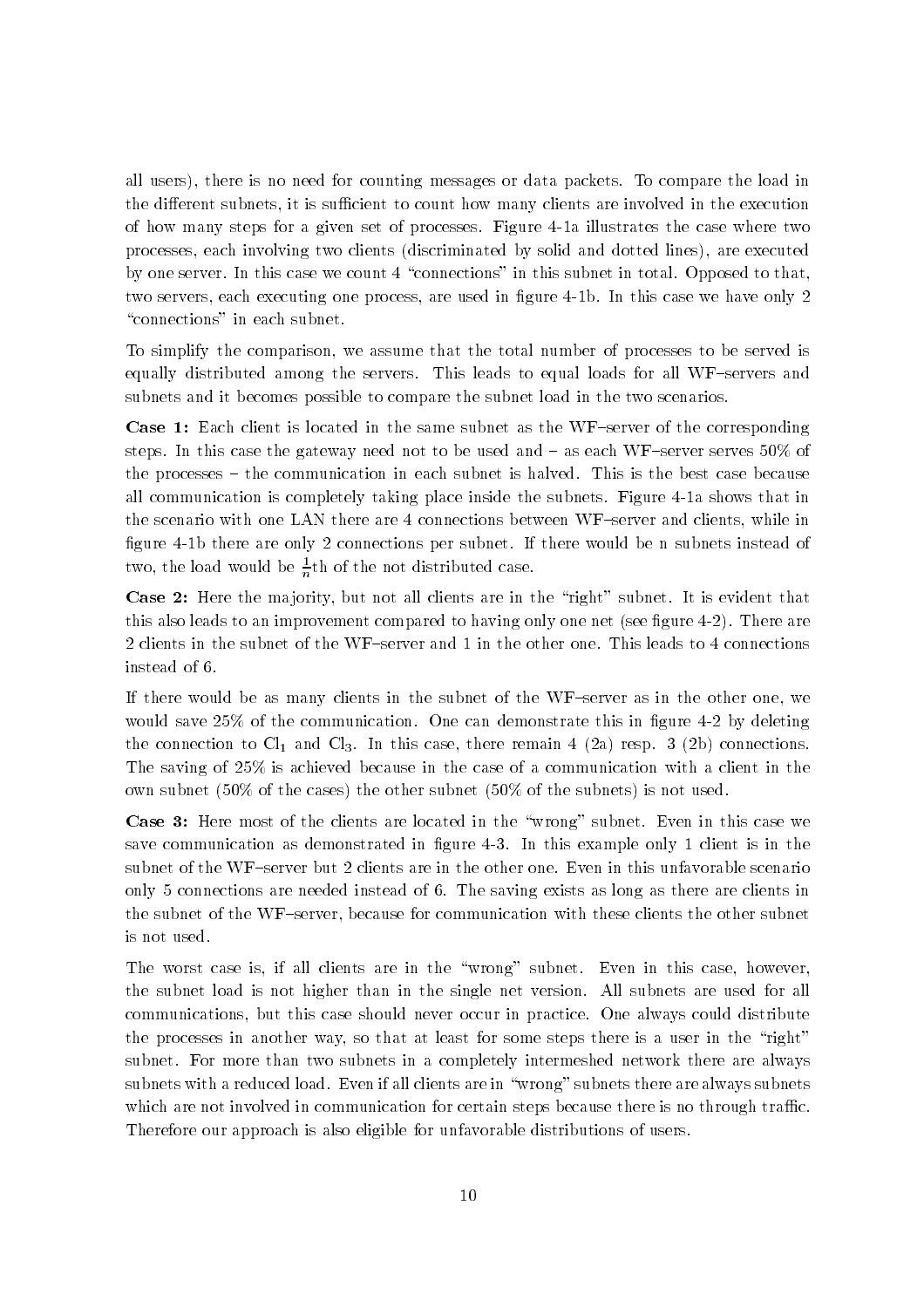

Figure Comparison of scenarios with one and two subnets for dierent communication patterns

To achieve the best efficiency the users and the control of steps must be distributed in such a way that as many users as possible are in the same subnet as the WF-server that controls their steps

#### -Using Multiple Servers with Process Migration

In this section we consider the case that  $-$  due to the distribution of users  $-$  no single WF $$ server does really optimally t for controlling a given process In such cases it may be better to decompose the process into parts such that each of it can be controlled by the optimal WFserver That is we consider the case that after execution of a set S- of steps in subnet N- the process control is migrated to another WFserver in subnet N which controls the execution of the remaining set  $S_2$  of steps. The crucial question is whether the reduction in communication load due to the migration is counterbalancing the migration costs We can discriminate three cases

- $\bullet$  <code>ideal</code> case
- $\bullet\,$  mixed positive case  $\,$
- $\bullet$  negative case

Ideal case: In this case, after migration all clients are in the same subnet  $(N_2)$  as the new we after the migration substitution substitution substitution in the remaining for the remaining and remaining steps any more and the load in subnet  $N_2$  is the same as without migration. Given the load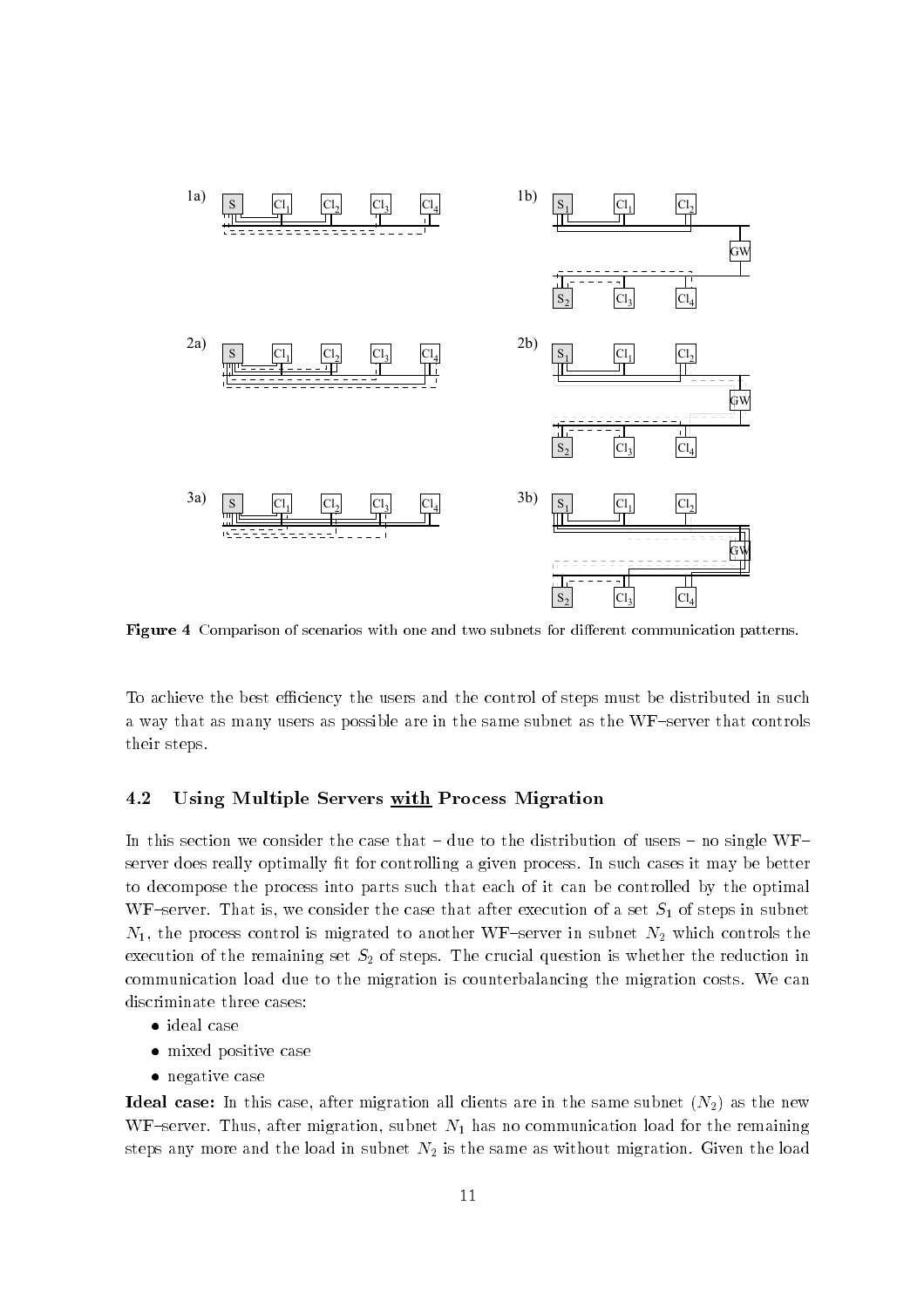resulting from the migration  $(C_{M I} = \frac{2m}{I} \cdot M I)$  – which we have to count two times because it occurs in both the "sender" and the "receiver" subnet  $-$  and using formula  $(F2)$  we can compute, how many remaining steps  $(\rightarrow S_2)$  are needed to make a migration rewarding. This is the case if the following unequation is satis ed

$$
2\cdot C_{M I} < \sum_{k\in S_2} C_k^{N_1}
$$
   
where 
$$
\sum C_{1}^{N_1} \text{ does}
$$

where  $\sum_{k \in S_2} C_k^{N_1}$  describes the savings in subnet  $N_1$ , if the control for the steps  $S_2$  = k-. . <u>.</u>  ${s_1, \ldots s_{2n}}$  is migrated to the WF-server in the other subnet.

Mixed positive case: In this case, after migration most  $-$  but not all  $-$  clients related to the remaining steps  $(\rightarrow S_2)$  are in the "right" subnet  $(u_k^{r+1} < u_k^{r+2})$ . This means that we achieve some saving in subnet  $\Gamma$  -communication load is now completely defined in  $\Gamma$ handled in subnet  $N_2$ . In subnet  $N_2$ , however, the load is higher than without migration because this subnet is now also burdened with the communication with the clients in subnet N- The decision problem can be formulated as follows The migration is rewarding if the following unequation holds

$$
2 \cdot C_{MI} < \sum_{k \in S_2} \left( \underbrace{(C_k^{S_k} - C_k^{N_1})}_{\text{savings in } N_1} - \underbrace{(C_k^{S_k} - C_k^{N_2})}_{\text{additional load in } N_2} \right)
$$
\n
$$
\Leftrightarrow 2 \cdot C_{MI} < \sum_{k \in S_2} \underbrace{(C_k^{N_2} - C_k^{N_1})}_{(*)} \tag{F5}
$$

As we consider here the case that  $u_k^{n+1} < u_k^{n+2}$ , expression (\*) will always be positive. That means, having enough steps in  $S_2$ , migration is rewarding.

**Negative case:** In this case, after migration most clients are in the "wrong" subnet  $(u_k^{i,1} \geq$  $u_k^{\pm}$ ). The analysis is the same like in the previous case and thus also leads to the same unequation  $(F5)$ . In this case, however, expression  $(*)$  can never become positive and thus migration is never rewarding (as expected).

The circumstances under which migration is rewarding are demonstrated in the following numerical example: We assume equal steps in  $S_2$  with the same frequency for each step  $(E_k)$ and for the migration step  $(E_m)$ . They shall have the following characteristics:

|             | $IN_k = 300 \text{ KB}$               |
|-------------|---------------------------------------|
| $OUT_k$     | $= 100$ KB                            |
| <i>INST</i> | $= 1000$ KB                           |
| WL.         | $= 0.1$ KB                            |
| Ack         | $= 0.1$ KB (minimal packet size)      |
|             | $=10$                                 |
|             | $= 200$ , altogether $u_k = 210$      |
|             | $\frac{u_{k}^{N_{1}}}{u_{k}^{N_{2}}}$ |

With this information values for the variables in the formulas in section 2 can be calculated as follows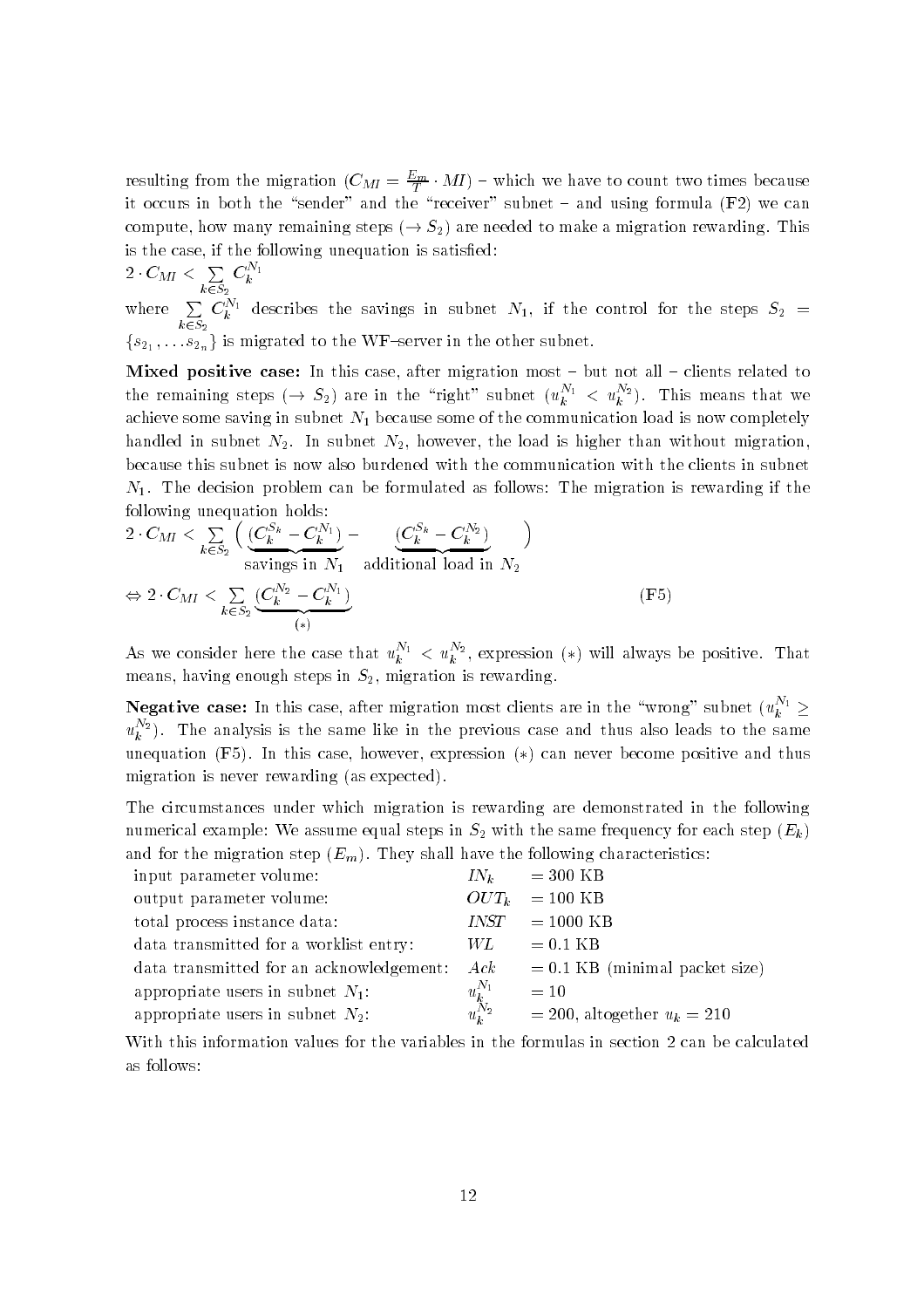$SO_k$  =  $WL + Ack$  = 0.2 KB<br> $SS_k$  =  $WL + IN_k$  = 300.1 KB  $SS_k = WL + IN_k$  $WR_k = WL + Ack = 0.2 KB$  $RT_k$  =  $OUT_k + Ack$  = 100.1 KB  $MI = INST + Ack = 1000.1 \text{ KB}$ 

Now  $(F1)$  can be used to calculate the load in the subnet in which the WF-server is located:  $C_k^* = \frac{1}{T} \cdot (210 \cdot 0.2 + 300.1 + 209 \cdot 0.2 + 100.1) \text{ KB} = \frac{1}{T} \cdot 484 \text{ KB}$ 

If the WFserver is located in N  $_{2}$  the resulting load in subnet N-1 this substance with  $N=+1$  $C_k^{\pi} = \frac{1}{T} \cdot 23$  KB

If the WFserver is located in the wrong subnet N- the load in N is much higher  $C_k^2 = \frac{46}{5} \cdot 401$  KB

Using formula (F5) we can calculate that the migration is rewarding if Em  $\cdot$  2  $\cdot$  1000.1 KB  $\lt \sum \frac{E_k}{E}$   $\cdot$  (  $\sum\limits_{k\in S_2}\overline{\overline{T}}^{\!\!\alpha}$   $\cdot$  (4)  $\cdot$  (401  $-$  79) I/D With  $E_k = E_m$  follows  $\widetilde{S_2}$  is the number of steps in  $S_2$ ):  $2000.2 < \left| S_{2} \right| \cdot 438$ 

Therefore the migration is rewarding if there are at least 5 steps in  $S_2$ .

### 5 Related Work

The approach described in this paper concentrates on the reduction of communication load in large-scale WFMS environments. To achieve this goal, we use subnets as well as the decomposition and distributed control (via process migration) of processes. For this type of application scenario we are only interested in process-oriented systems (as opposed to e.g. Lotus Notes), because in large scale environments the corresponding functionality is needed. Most process–oriented systems use a central WF-server and are therefore not (directly) suitable for our target environment. In the following we discuss some distributed approaches.

FlowMark  $[IBM95]$  is a system with a central WF-server, but it is possible to execute a "subprocess" in another FlowMark system (domain). If process control shall be distributed, the concept of subprocesses has to be used, because subprocesses can be executed at remote servers. The logic is comparable to a remote procedure call. That is control returns to the caller after completion of the subprocess

Exotica [ANA '94] uses so called clusters to achieve parallelism. A cluster consists of one WF-database and replicated WF-servers. The user has to connect with one WF-server of each cluster. By replication, load reduction is achieved for the  $WF$ -servers within a cluster. The control of a process instance stays in the cluster in which the process was started. By selecting an appropriate cluster, load balancing among the clusters can be achieved, but it may cause long distance communications to the users

In MOBILE [HS96] server replication is used, too. The WF-model is separated into several perspectives organization structure control -ow etc each with its own database and its own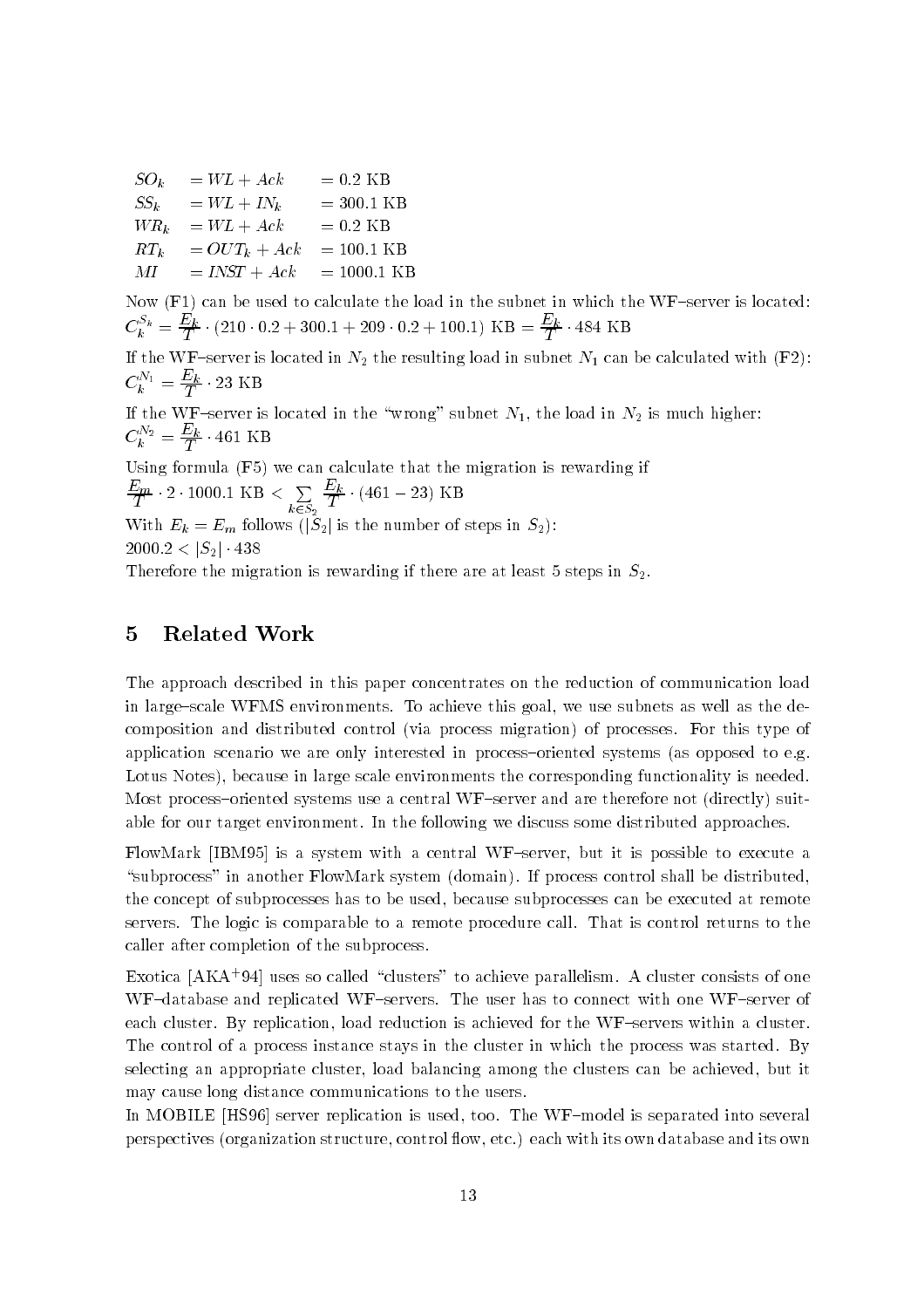server. If one of these servers is overloaded it becomes replicated. Static data of these servers are replicated, dynamic are partitioned and assigned to only one server. Scalability is achieved under the assumption that there exist independent partitions (e.g. for different departments). Both approaches (Exotica and MOBILE) do not consider subnet load. Therefore, process instance migration is not used

There are several approaches which do not use WF-servers at all. They have in common, that after nishing a step the process instance migrates directly to the node of the following step Usually a reliable communication system is used for this purpose The disadvantage is that the role resolution is only done at the first time when a step becomes available  $|\text{A}\text{G}\text{K}|\cdot$ 99]. As consequence, this step is not offered to users which are connecting at a later point in time. At INCAS [BMR94] every step is dedicated to exactly one user. Thus, there is no need for synchronization, but the functionality is very limited. A similar approach is persued in the Mentor project [WWWK96a, WWWK96b], where each step is assigned with exactly one "entity" and there is also no role resolution. Opposed to this, in Exotica/FMQS  $\vert$ AMG '95 $\vert$ a step is offered to all users with an appropriate role. Because there exists no WF-server for coordinating the step selection, a distributed (and therefore expensive) synchronization mechanism has to be applied. But the problem remains, that a step is not offered to users which connect to the WFMS after this step is ready for selection. All these approaches have in common that at every step the whole process instance migrates

#### 6 Summary

In this paper we have concentrated on the aspects of how to optimize the communication load in WFMS environments with a large number of users. We have shown that with the usage of subnets and by assigning WF-control to the "right" WF-servers, the load can be distributed and thus more users can be served. We have described how – based on easily to  $obtain information - one can develop algorithms for calculating such distributions.$ 

we have further shown that it can be favour to that it can be favourable not always to treat and control workas a whole but to decompose them into parts which are controlled by different WF-servers. We have analyzed under which circumstances such a "process migration" is rewarding.

There are further possible improvements of our approach, e.g. dynamic optimization of the step control distribution at runtime Furthermore several aspects as the dynamic modi cation of processes at runtime (exeptions) or process abortion with compensation of already executed steps have to be integrated in our approach This will be sub ject of our future work

# References

 $[AGK+95]$ G. Alonso, R. Günthör, M. Kamath, D. Agrawal, A. El Abbadi, and C. Mohan. Exotica FMDC Handling Disconnected Clients in a Work-ow Management System In Proc- of the Third Int- Conference on Cooperative Information  $Systems$ , pages 99-110, Vienna, May 1995.